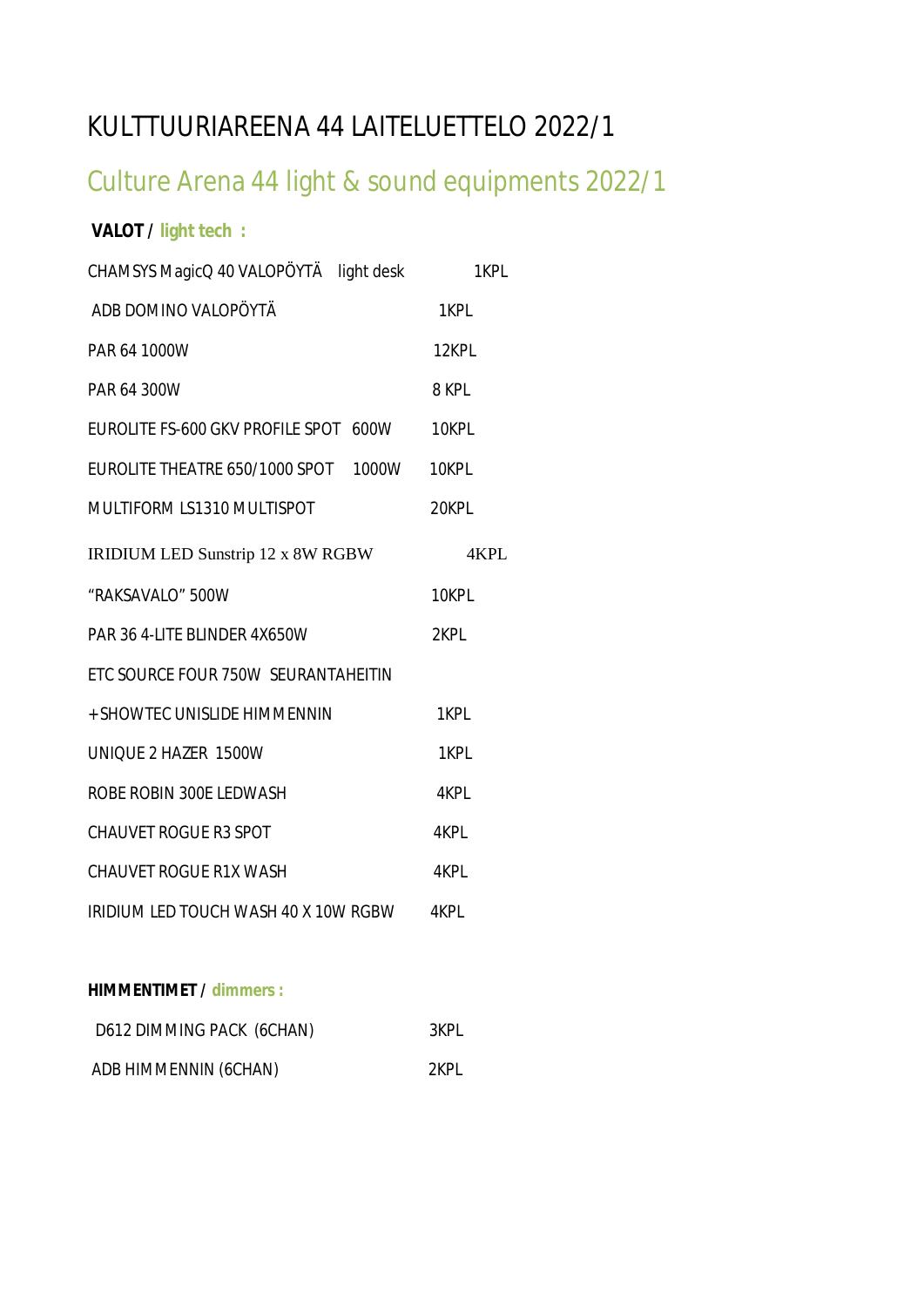**SÄHKÖ / electric :**

1X 63A

5X 32A

2X 16A

**ÄÄNI / sound :**

| KLING&FREITAG ACCESS T5 MID/HIGH | 2KPL  |
|----------------------------------|-------|
| KLING&FREITAG SUB ACCESS B5      | 4KPL  |
| MONITORIT KLING&FREITAG          | 6KPI. |
| HK AUDIO ACTOR DX MID/HI         | 2KPI. |
| HK AUDIO ACTOR DX SUB AKTIIVI    | 2KPI. |
| HK AUDIO ACTOR DX SUB PASSIIVI   | 2KPL  |

**VAHVISTIMET / speakers :**

CREST AUDIO CA 4

CREST AUDIO CA 9

CREST AUDIO CA 18

LAB GRUPPEN C SERIES 4CHAN AMP. MON.

**PROSESSORIT / processors :**

KLING & FREITAG ACCESS SYSTEM CONTROLLER X2

**EQ:**

DBX 231 GRAPHIC EQ X2

DBX 1231 2X 31-BAND GRAPHIC EQ X1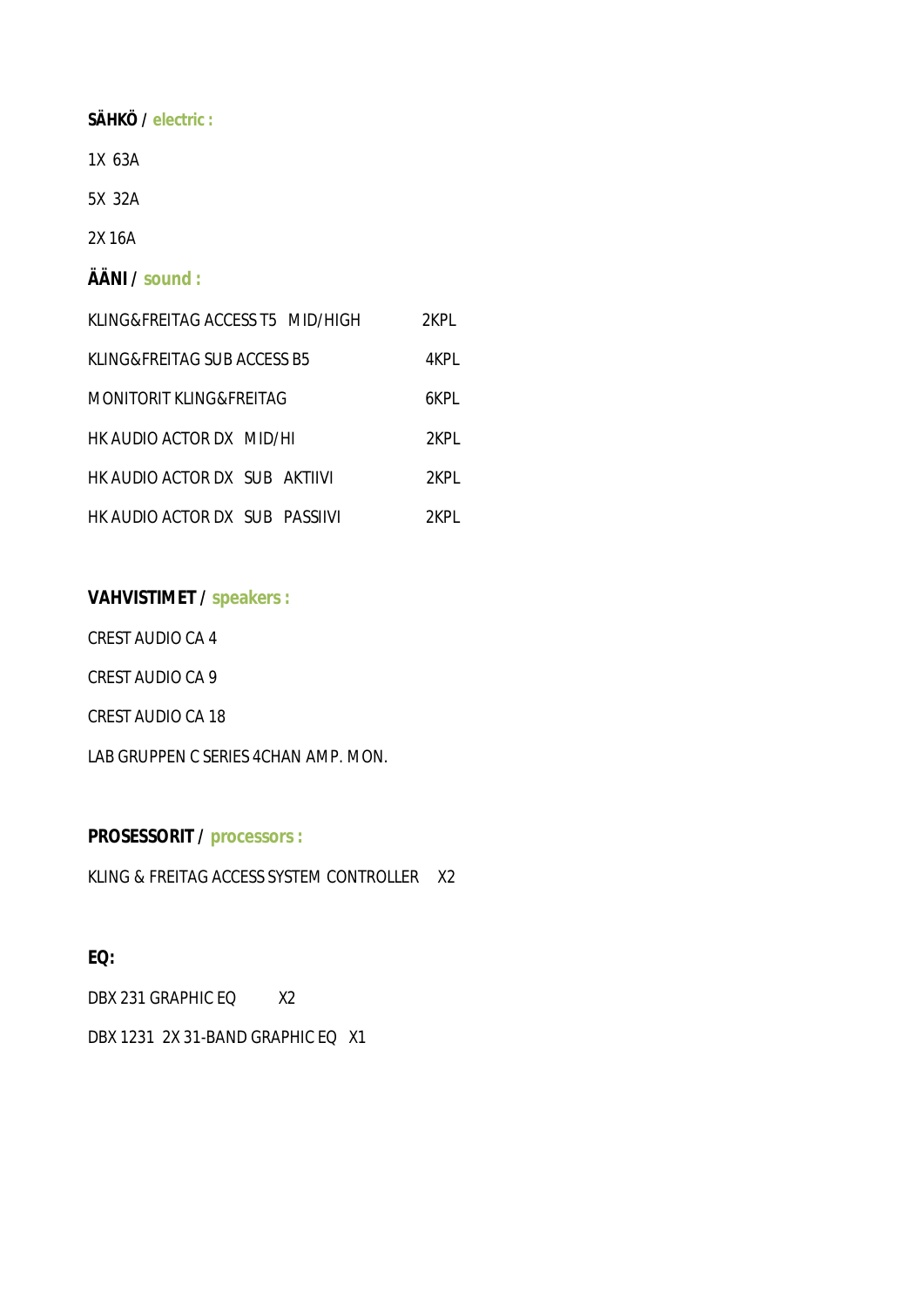## **MIKSERIT / mixers :**

| BEHRINGER X32 DIGIMIKSERI  | E.O.H |
|----------------------------|-------|
| BEHRINGER X32 DIGIMIKSERI  | M O N |
| BEHRINGER FURORACK MX 602A |       |
| BEHRINGER FURORACK UB 1202 |       |
| ALLEN&HEATH GL2            |       |

**KAUKOKAAPELIT / long cables :** ANALOGINEN KAUKOKAAPELI 18/6 MONITORISPLITILLÄ 25m BEHRINGER S32 DIGITAL STAGEBOX + CAT-KAAPELI 30m

## **D.I. BOXIT :**

| Radial PRO PASSIVE BOX        | X2 |      |
|-------------------------------|----|------|
| Radial PRO D2 DLBOX STEREO X1 |    |      |
| ProCo CB-1                    | X4 |      |
| Samson MD1 Pro PASSIVE DI BOX |    | - X1 |
| Leem DI-PLUS DI BOX STERFO    |    | X1   |

## **MIKROFONIT / microphones :**

| SHURE BETA52           | X2             |
|------------------------|----------------|
| <b>SHURE BETA57</b>    | X <sub>1</sub> |
| SHURE SM57             | X5             |
| SHURE SM58             | X4             |
| <b>SHURE BETA87</b>    | X2             |
| SHURE BETA91A          | X <sub>1</sub> |
| <b>SENNHEISER E602</b> | X <sub>1</sub> |
| SENNHEISER E906        | X2             |